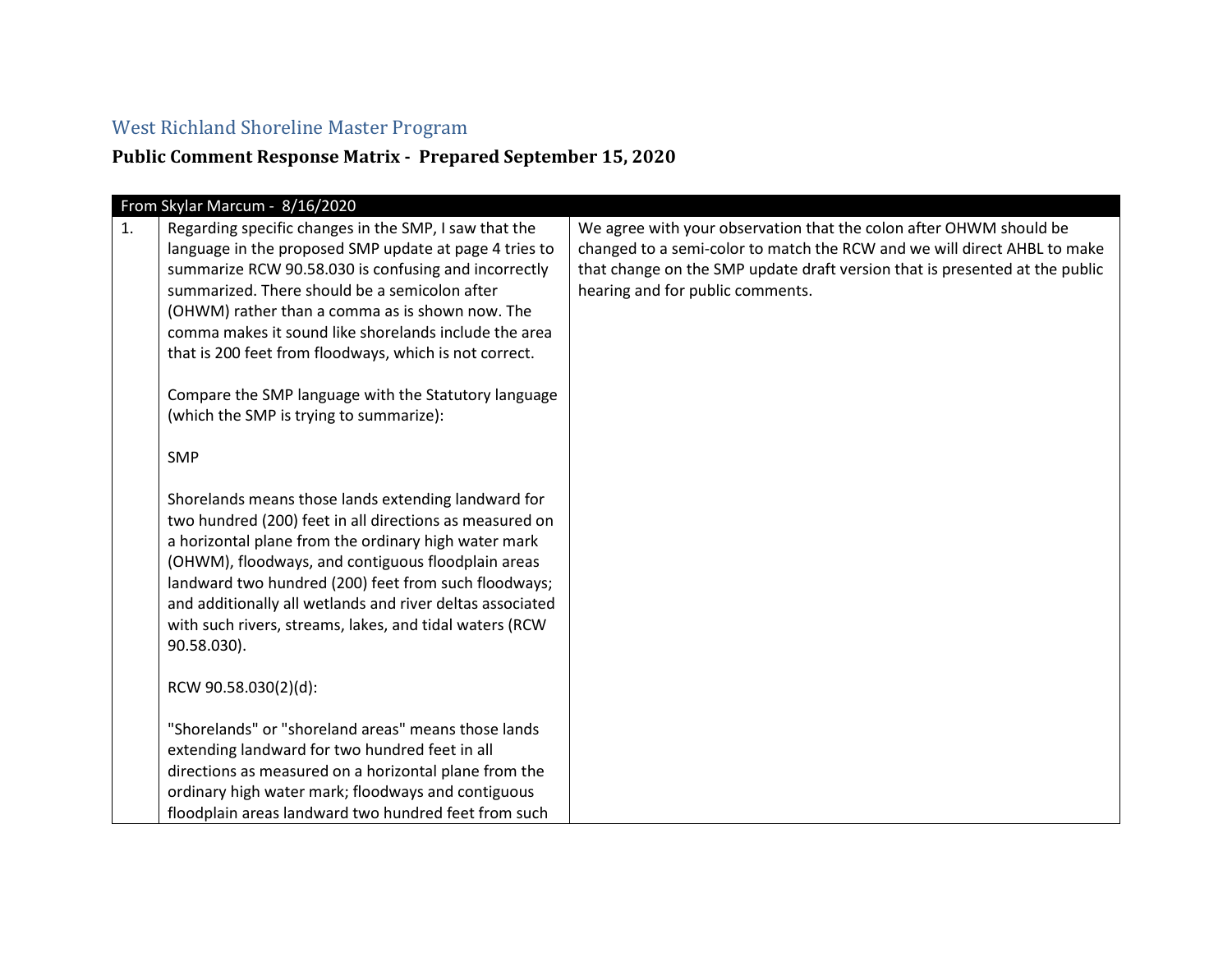|    | floodways; and all wetlands and river deltas associated<br>with the streams, lakes, and tidal waters which are<br>subject to the provisions of this chapter; the same to be<br>designated as to location by the department of ecology.                                                                                                                                              |                                                                                                                                                                                                                                                                                                                                                                                                                                                                                                                                                                                                                                                                                                                                                                                                |
|----|-------------------------------------------------------------------------------------------------------------------------------------------------------------------------------------------------------------------------------------------------------------------------------------------------------------------------------------------------------------------------------------|------------------------------------------------------------------------------------------------------------------------------------------------------------------------------------------------------------------------------------------------------------------------------------------------------------------------------------------------------------------------------------------------------------------------------------------------------------------------------------------------------------------------------------------------------------------------------------------------------------------------------------------------------------------------------------------------------------------------------------------------------------------------------------------------|
| 2. | Can you please track the statutory language.<br>In your original update for 2007 guidance (pg. 12) you<br>had a comment that Floodway should be defined in a<br>single way. You subsequently took no action. Seems out<br>of compliance with the legislature and Ecology. It would<br>be beneficial if Floodway was defined in a single way<br>according to the relevant FEMA maps. | In an initial checklist that was completed to scope out necessary changes to<br>the update, AHBL flagged a potential modification to the definition of<br>floodway for the update. (The Ecology checklist listed that in 2007 there<br>were legislative action taken, where options for the defining "floodway"<br>were given). Upon further review we found that no changes are necessary,<br>as the most recent SMP adopted by the City of West Richland was worked<br>on, and approved, following that legislative change.                                                                                                                                                                                                                                                                  |
| 3. | In general, there are several updates to Wetlands. It<br>would be great if more details or options on mitigation<br>options are provided. As an example, Mitigation<br>Banking.                                                                                                                                                                                                     | Wetland mitigation banking provisions are not compulsory; however, they<br>can be explored and considered if there is an earnest interest in potentially<br>pursuing such a program by affected landowners. If you can confirm that<br>such interest exists on your end please let us know, otherwise city staff does<br>not wish to invest resources in exploring this optional topic at this time.                                                                                                                                                                                                                                                                                                                                                                                           |
| 4. | In 2012 the legislature amended the appeal process to<br>the SMP. Can amendments be added to outline the<br>appeal process to the SMP.                                                                                                                                                                                                                                              | Because it is not necessary to detail the process for appealing the SMP<br>which is per state law and is subject to change by the legislature, as you've<br>noted, the city will not incorporate such language which would be<br>unnecessary and could be a burden to update/ maintain.                                                                                                                                                                                                                                                                                                                                                                                                                                                                                                        |
| 5. | Large portions of Michelle's 213 acres are placed in the<br>"Urban Conservancy". This should be made to be<br>Shoreline Residential. The Floodplain and Floodway<br>development restrictions serve the necessary function<br>of limiting development as needed. The property is<br>zoned as Residential and the SMP designation should<br>match that.                               | The Urban Conservancy Environment is not incompatible with the assigned<br>zoning across the large area you describe, as the designation specifically is<br>intended to allow "low intensity residential development" within the<br>constraints of the SMP and other environmental regulations (as stated in<br>the purpose statement found in Chapter 3, Section E.3). Furthermore, per<br>the designation criteria, the designation is assigned to areas that "are<br>appropriate and planned for low intensity agricultural, recreational, and<br>residential development that is compatible with maintaining or restoring the<br>ecological functions of the area in the shoreline jurisdiction and that are not<br>generally suitable for water-dependent uses" and which "possess severe |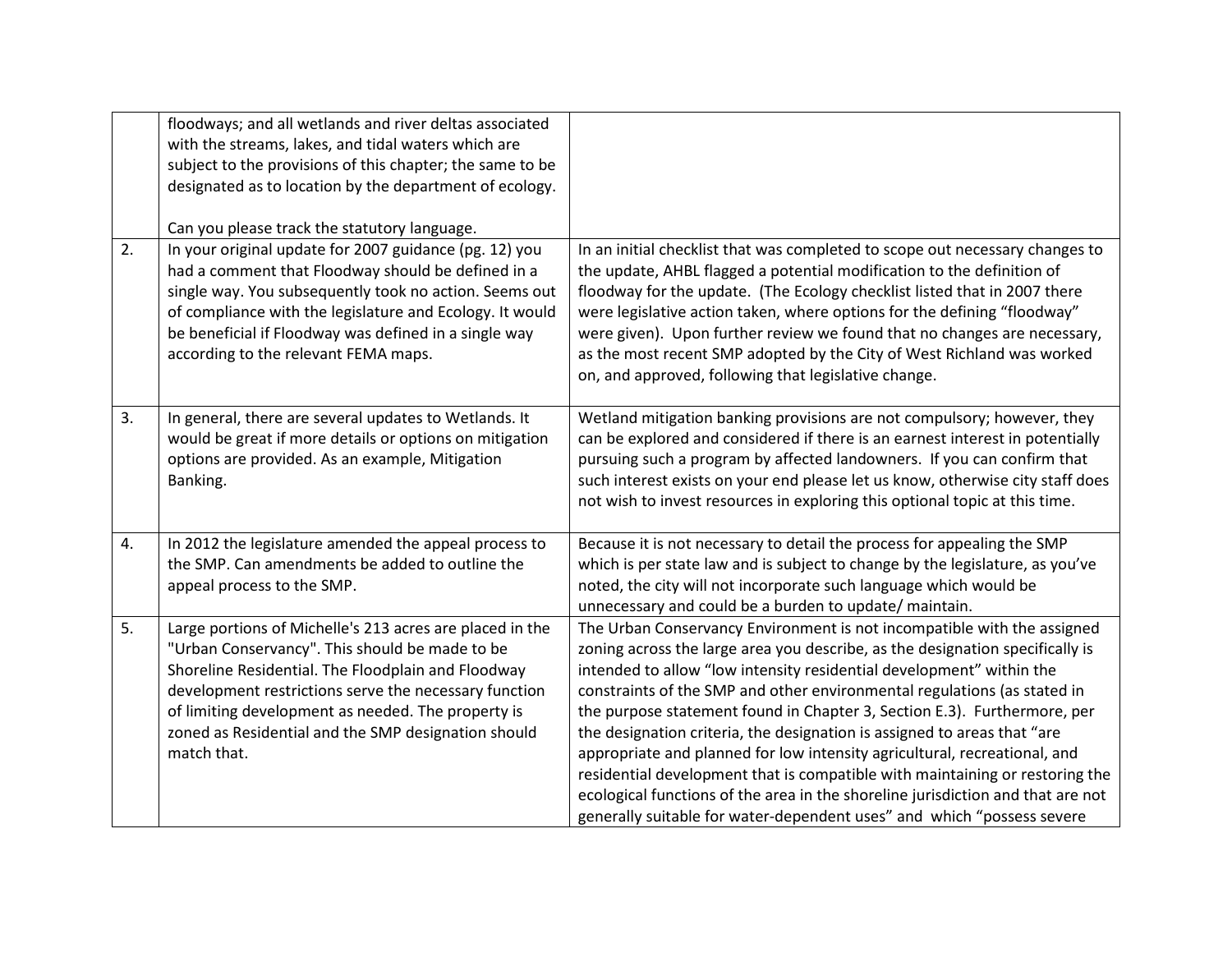| 6. |                                                                                                                                                                                                                                                                                                                                                                                                                                                                                                                                                                                                                                                                                                                                                                                                                                                                                             | development limitations, due to the presence of critical environmental<br>features including flood hazard areas."                                                                                                                                                                                                                                                                                                                                                                                                                                                                                                                                                                                                                                                                                                                                                                                                 |
|----|---------------------------------------------------------------------------------------------------------------------------------------------------------------------------------------------------------------------------------------------------------------------------------------------------------------------------------------------------------------------------------------------------------------------------------------------------------------------------------------------------------------------------------------------------------------------------------------------------------------------------------------------------------------------------------------------------------------------------------------------------------------------------------------------------------------------------------------------------------------------------------------------|-------------------------------------------------------------------------------------------------------------------------------------------------------------------------------------------------------------------------------------------------------------------------------------------------------------------------------------------------------------------------------------------------------------------------------------------------------------------------------------------------------------------------------------------------------------------------------------------------------------------------------------------------------------------------------------------------------------------------------------------------------------------------------------------------------------------------------------------------------------------------------------------------------------------|
|    | Can you please send me any updated draft for the SMP?<br>I noticed language was moved from Title 14 that was<br>redundant with SMP and would like to cross-reference<br>or check if anything changed here.                                                                                                                                                                                                                                                                                                                                                                                                                                                                                                                                                                                                                                                                                  | The Draft SMP dated June 17, 2020 is currently included on the City's<br>website and is our most recent draft (that version was provided for the<br>Open House) and it features the new language you reference on page 93<br>(Chapter 6, Section C) that came from Title 14 previously.                                                                                                                                                                                                                                                                                                                                                                                                                                                                                                                                                                                                                           |
|    | From Debbie Berkowitz, Lower Columbia Basin Audubon Society (LCBAS) - 9/2/2020                                                                                                                                                                                                                                                                                                                                                                                                                                                                                                                                                                                                                                                                                                                                                                                                              |                                                                                                                                                                                                                                                                                                                                                                                                                                                                                                                                                                                                                                                                                                                                                                                                                                                                                                                   |
| 7. | General comment. Some areas along Reach 1 are<br>designated as FWHCAs on the Critical Areas map (Comp<br>Plan 2017) including some with good shrub steppe<br>habitat and some with small cliffs. They appear to be<br>the types of areas that would need to be maintained as<br>habitat to prevent the net loss of ecological functions<br>along the Yakima River in the City. Why are none of<br>these areas designated as 'Natural'? On P. 64, D1b2a<br>states "Reserve appropriate areas in the shoreline<br>jurisdiction for protecting and restoring ecological<br>functions to control pollution and prevent damage to<br>the natural environment and public health." Where are<br>the areas reserved for protecting and restoring<br>ecological functions? These areas would be needed so<br>that if other areas are developed, there will be no net<br>loss of ecological function. | Comment noted.<br>WAC 173-26-211 (5)(a)(c) provides a criteria for giving a "natural" shoreline<br>environment designation.<br>The Shoreline Inventory and Characteristics Repot (SIC Report) from 2013<br>said that Reach 1 "in its undeveloped state, the shoreline reach's biological<br>and physical character indicate that limited functions are present, but the<br>reach provides habitat functions that can be protected. Restoration or<br>potentially protection would be appropriate throughout the reach."<br>The report also assessed the functional assessment of the reach, which is<br>included in Table 10 of the report. For all criteria, the reach scored either<br>moderate or low, but never "high" for hydrologic, vegetation, hyporheic and<br>functions. For habitat function, the reach ranked "moderate."<br>We suspect that this is why a natural environment was not established or |
| 8. | General comment. From your response to a question at                                                                                                                                                                                                                                                                                                                                                                                                                                                                                                                                                                                                                                                                                                                                                                                                                                        | assigned in the West Richland SMP.<br>Information on the Yakima River Gateway Project can be accessed at:                                                                                                                                                                                                                                                                                                                                                                                                                                                                                                                                                                                                                                                                                                                                                                                                         |
|    | the open house as to which shoreline areas have been<br>developed since the last update, it sounds like the City's<br>Gateway area has been developed and that there have<br>been some variances and conditional use permits. What<br>was the mitigation for the Gateway area? Has there<br>been an ecological impact as a result of the<br>implementation of the variances and conditional use<br>permits and, if so, what mitigation has been done?                                                                                                                                                                                                                                                                                                                                                                                                                                       | https://apps.ecology.wa.gov/separ/Main/SEPA/Record.aspx?SEPANumber=201504536<br>By accessing this link, you can view the Notice of Application and SEPA<br>Determination of Non-Significance as well as the Shoreline Permit<br>Application Form, Legal Description(s) of the project site, Vicinity and<br>Project Area Maps, Project Design Drawings, SEPA Checklist and Habitat<br>Management Plan (including proposed impacts and mitigation).<br>Additionally, there is a Wetland Delineation Report and a copy of the<br>Cultural Resources Inventory that was performed.                                                                                                                                                                                                                                                                                                                                   |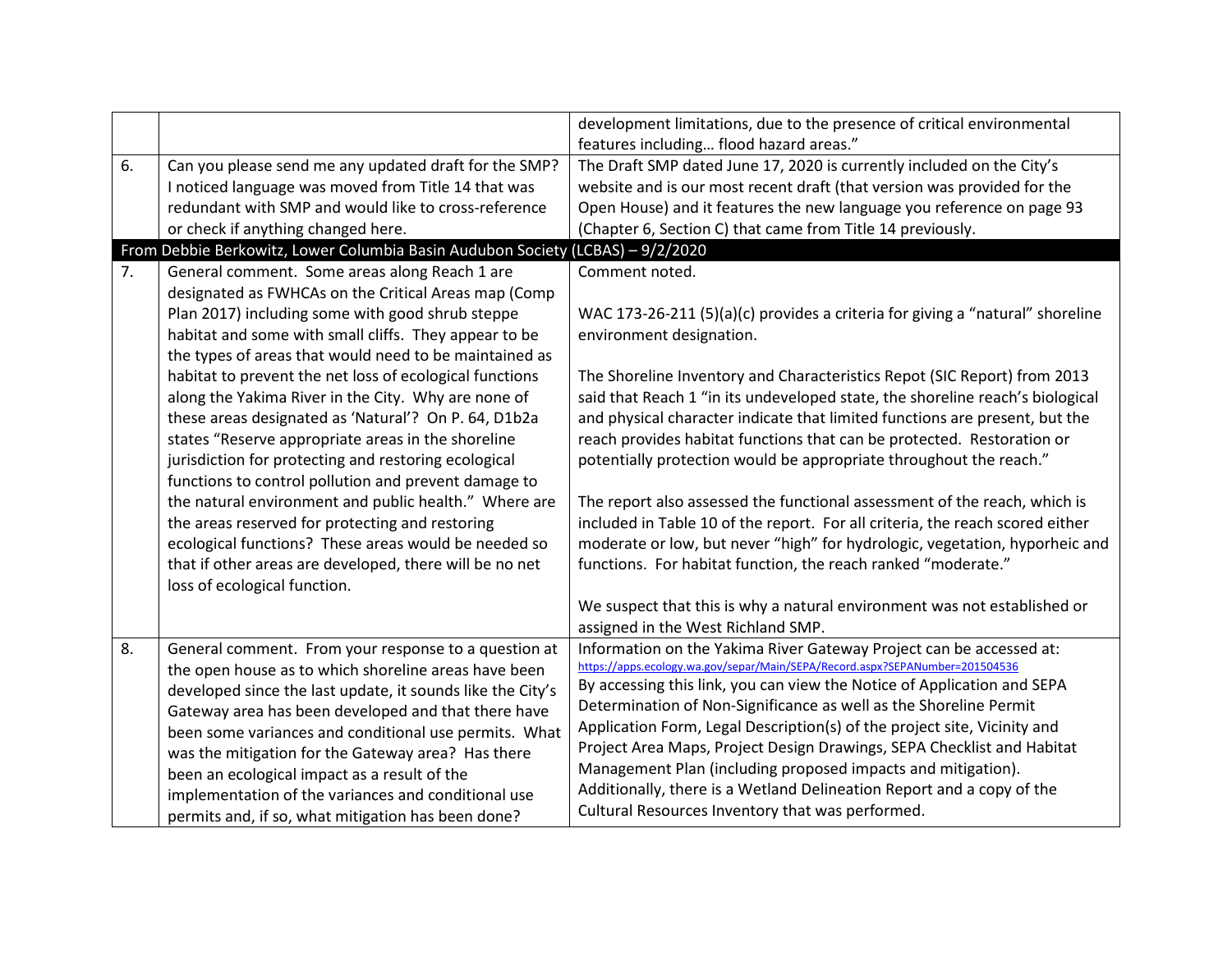| 9. | P. 136-156 Wetlands. Since the last SMP update in                                              | We consulted the publication Wetland Guidance for CAO Updates: Eastern              |
|----|------------------------------------------------------------------------------------------------|-------------------------------------------------------------------------------------|
|    | 2014, WDOE has provided new guidance for Eastern                                               | Washington Version (Publication #16-06-002).                                        |
|    | Washington wetlands (WDOE 1606002). Many criteria                                              |                                                                                     |
|    | have changed and these should be incorporated so that                                          |                                                                                     |
|    | West Richland is following the Best Available Science in                                       |                                                                                     |
|    | one of the most important wetland areas in the City,                                           |                                                                                     |
|    | i.e., along the Yakima River. A few examples of changes                                        |                                                                                     |
|    | that would reflect current guidance are noted here:                                            |                                                                                     |
| a. | P. 143. Land use impacts table. For example, hobby                                             | The publication (page 5) says "Of course, if your jurisdiction                      |
|    | farms and golf courses in general are considered high                                          | includes rural land uses, you should consider using the buffer tables in            |
|    | intensity. Parks with biking/jogging are considered                                            | Appendix 8-D of Wetlands in Washington State, Volume 2 (revised October             |
|    | moderate intensity. Gravel driveways (not paved                                                | $2014$ )."                                                                          |
|    | driveways) serving 1 or 2 residences are considered                                            |                                                                                     |
|    | low intensity.                                                                                 | When we consult that publication, we see some of the updates that you               |
|    |                                                                                                | mention, and we may make those changes in a future draft; we are looking            |
|    |                                                                                                | into this further.                                                                  |
|    |                                                                                                |                                                                                     |
|    |                                                                                                | <b>FLAGGING - City's Critical Areas Ordinance should be checked</b>                 |
| b. | P. 145, J6. Wetland buffer increases. For example,                                             | The first sentence refers to increased buffers widths "in accordance with           |
|    | change 'may' to 'shall' in first sentence. Include state                                       | recommendations" and specifies that decisions are made on a "case-by-               |
|    | or federally listed species (not just 'endangered,                                             | case" basis and accordingly the optional "may" instead of the compulsory            |
|    | threatened, or sensitive species')                                                             | "shall" is appropriate.                                                             |
|    |                                                                                                |                                                                                     |
|    |                                                                                                |                                                                                     |
|    |                                                                                                | As for the species listings, we need time to conduct some research and              |
|    |                                                                                                | evaluate if we be required to make changes in a future draft; we are looking        |
|    |                                                                                                | into this further.                                                                  |
|    |                                                                                                |                                                                                     |
|    |                                                                                                | <b>FLAGGING - City's Critical Areas Ordinance should be checked</b>                 |
| c. | P. 147, K2e. The buffer width is not reduced to less                                           | we need time to conduct some research and evaluate if we be required to             |
|    | than 75% (not 50%) of the standard buffer width or                                             | make changes in a future draft; we are looking into this further.                   |
|    | 75 ft for Category I and II, 50 ft for Category III and 25                                     |                                                                                     |
| d. | ft for Category IV, whichever is greater.<br>P. 148-149. Because of the importance of wetlands | <b>FLAGGING - City's Critical Areas Ordinance should be checked</b><br>Change made: |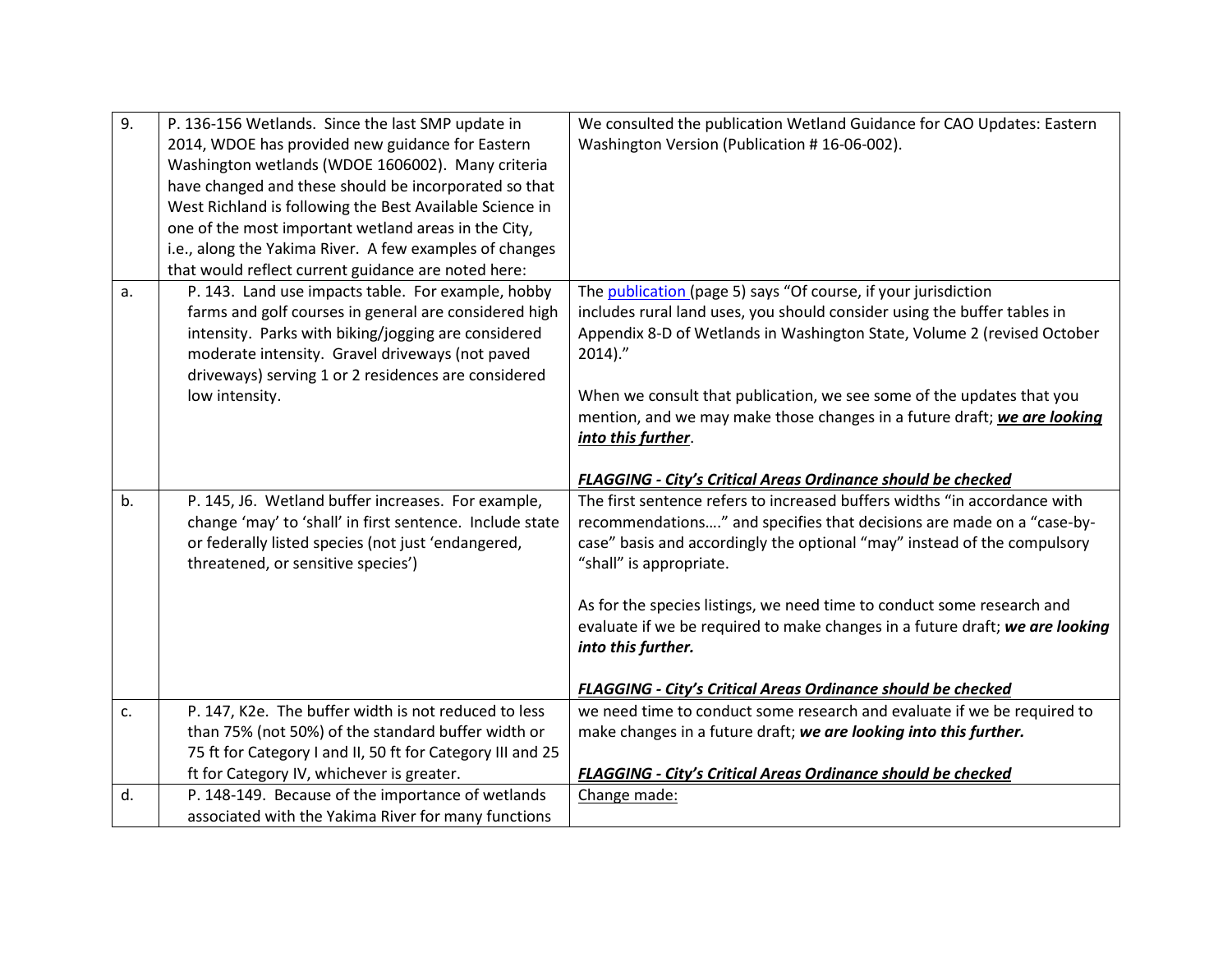|     | including water quality and salmon recovery,<br>alteration of these wetlands should be strongly<br>discouraged. Mitigation must follow the prescribed<br>sequence listed in Chap. 4 Section 4; a "combination<br>of such measures" (new revision) weakens this<br>requirement and should not be allowed. | The phrase "Mitigation may include a combination of the above measures"<br>appears in WRMC 18.25.140 (ORD 16-17) and so we added the new phrase<br>to match with that.<br>However, this phrase (while used in other SMPs such as the City of Walla<br>Walla and Walla Walla County) could be misleading, and we recognize that<br>The SEPA rules and Section 404 of the federal Clean Water Act both require |
|-----|----------------------------------------------------------------------------------------------------------------------------------------------------------------------------------------------------------------------------------------------------------------------------------------------------------|--------------------------------------------------------------------------------------------------------------------------------------------------------------------------------------------------------------------------------------------------------------------------------------------------------------------------------------------------------------------------------------------------------------|
|     |                                                                                                                                                                                                                                                                                                          | that a sequence of actions be taken for proposals that will impact wetlands.<br>Therefore, we will dispense with this proposed change.                                                                                                                                                                                                                                                                       |
|     |                                                                                                                                                                                                                                                                                                          | <b>FLAGGING - City's Critical Areas Ordinance should be checked</b>                                                                                                                                                                                                                                                                                                                                          |
| e.  | P. 153. Table should include Rehabilitation.                                                                                                                                                                                                                                                             | The table in WRMC 18.25.170 (ORD 16-17) does not include rehabilitation.                                                                                                                                                                                                                                                                                                                                     |
|     |                                                                                                                                                                                                                                                                                                          | It is included in the model ordinance in publication 16-06-002.                                                                                                                                                                                                                                                                                                                                              |
|     |                                                                                                                                                                                                                                                                                                          |                                                                                                                                                                                                                                                                                                                                                                                                              |
|     |                                                                                                                                                                                                                                                                                                          | We believe this is recommended guidance but is not required and so no                                                                                                                                                                                                                                                                                                                                        |
|     |                                                                                                                                                                                                                                                                                                          | action is planned at this time.                                                                                                                                                                                                                                                                                                                                                                              |
| f.  | P. 156. Wetland Monitoring Program. Several                                                                                                                                                                                                                                                              | The current text mirrors what is included in WRMC 18.25.180 (ORD 16-17).                                                                                                                                                                                                                                                                                                                                     |
|     | criteria in WDOE's latest guidance appear to be                                                                                                                                                                                                                                                          | At this time, the City does not intend to incorporate the latest guidance as it                                                                                                                                                                                                                                                                                                                              |
|     | missing, including criteria for control of nonnative                                                                                                                                                                                                                                                     | is not required.                                                                                                                                                                                                                                                                                                                                                                                             |
|     | species, buffer vegetation, monitoring for 10 yrs, a                                                                                                                                                                                                                                                     |                                                                                                                                                                                                                                                                                                                                                                                                              |
|     | performance bond, etc. These should be included                                                                                                                                                                                                                                                          |                                                                                                                                                                                                                                                                                                                                                                                                              |
| g.  | P. 92 ej4. 'A delineation of all wetland areas that will                                                                                                                                                                                                                                                 | Comment noted.                                                                                                                                                                                                                                                                                                                                                                                               |
|     | be altered or used as a part of the development'                                                                                                                                                                                                                                                         |                                                                                                                                                                                                                                                                                                                                                                                                              |
|     | should come with a mitigation plan as part of the                                                                                                                                                                                                                                                        |                                                                                                                                                                                                                                                                                                                                                                                                              |
|     | application so that there is no net loss of ecological                                                                                                                                                                                                                                                   |                                                                                                                                                                                                                                                                                                                                                                                                              |
|     | function. As noted above, alteration of wetlands                                                                                                                                                                                                                                                         |                                                                                                                                                                                                                                                                                                                                                                                                              |
|     | along the river should be strongly discouraged by the                                                                                                                                                                                                                                                    |                                                                                                                                                                                                                                                                                                                                                                                                              |
|     | City because of their critical ecological functions.                                                                                                                                                                                                                                                     |                                                                                                                                                                                                                                                                                                                                                                                                              |
| 10. | P. 157-161, 121. Critical fish and wildlife habitat                                                                                                                                                                                                                                                      |                                                                                                                                                                                                                                                                                                                                                                                                              |
|     | conservation areas.                                                                                                                                                                                                                                                                                      |                                                                                                                                                                                                                                                                                                                                                                                                              |
| a.  | P. 157 R1. State priority habitats and areas                                                                                                                                                                                                                                                             | We need additional time to research this topic and look up the Richland and                                                                                                                                                                                                                                                                                                                                  |
|     | associated with state priority species as well as DNR's                                                                                                                                                                                                                                                  | Benton County documents you cited, and determine if we will make those                                                                                                                                                                                                                                                                                                                                       |
|     | natural heritage program species should be included                                                                                                                                                                                                                                                      | changes in a future draft; we are looking into this further.                                                                                                                                                                                                                                                                                                                                                 |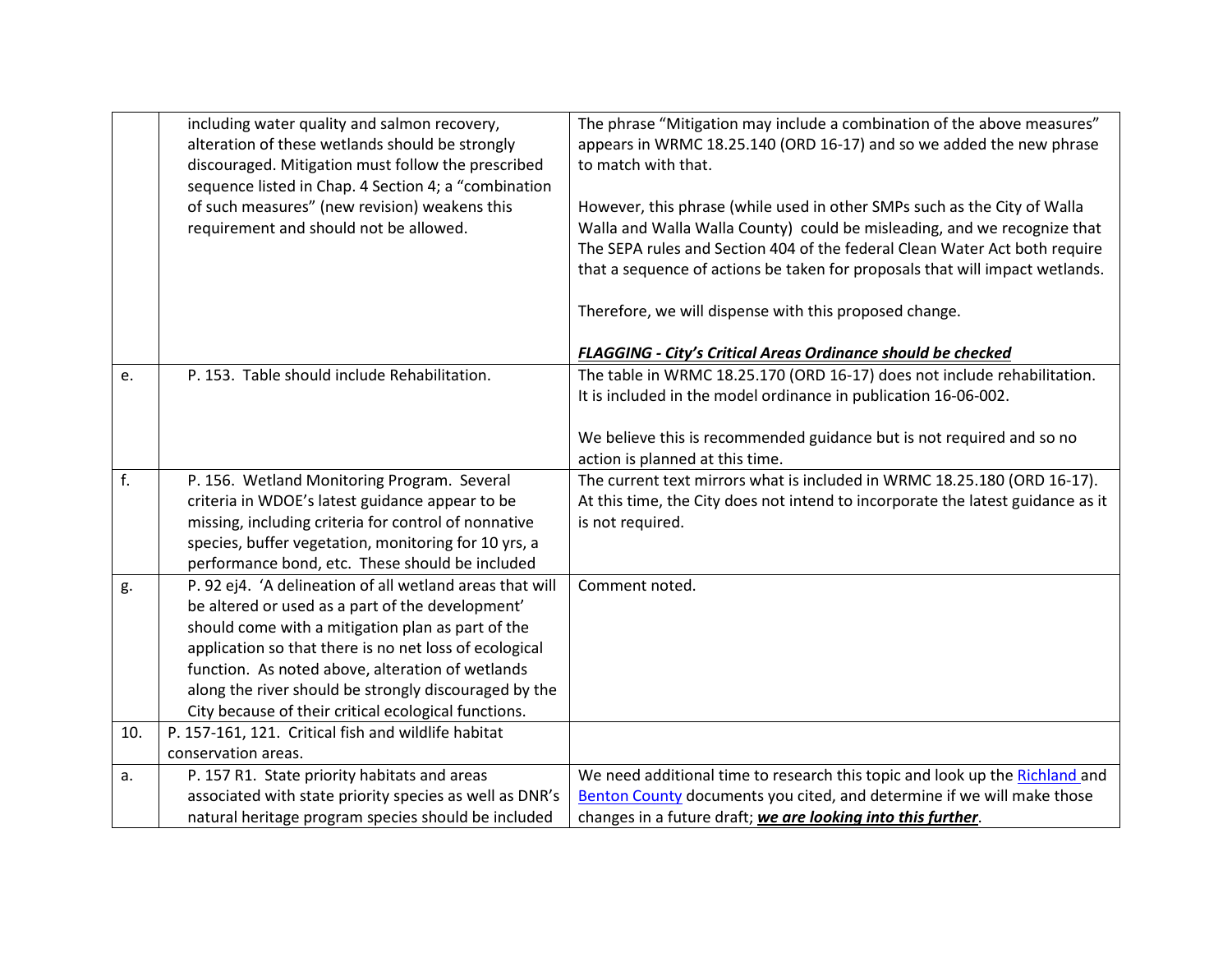|    | in all FWHCAs, not just on 'government and               |                                                                               |
|----|----------------------------------------------------------|-------------------------------------------------------------------------------|
|    | conservation land.' According to WAC 365-190-130         | <b>FLAGGING - City's Critical Areas Ordinance should be checked</b>           |
|    | (4b), WDFW priority habitats and species should be       |                                                                               |
|    | considered by counties and cities as they include the    |                                                                               |
|    | best available science; DNR's natural heritage           |                                                                               |
|    | program can provide a list of high quality ecological    |                                                                               |
|    | communities and systems and rare plants. We are          |                                                                               |
|    | asking you to include these in all FWHCAs in the City    |                                                                               |
|    | as has been done by Benton County and by the City        |                                                                               |
|    | of Richland. (We should note that it is not clear from   |                                                                               |
|    | the City's Critical Areas map which parts of the         |                                                                               |
|    | FWHCAs are on government and conservation land;          |                                                                               |
|    | the only locations specifically mentioned in the text    |                                                                               |
|    | are in Willamette Heights, which we don't think are      |                                                                               |
|    | subject to shoreline jurisdiction.)                      |                                                                               |
| b. | P. 157 R1. FWHCAs should also include documented         | Change made: We have added "Documented habitat, other than accidental         |
|    | habitat, other than accidental presence, of regional     | presence, of regional or national significance for migrating birds" as item g |
|    | or national significance for migrating birds.            | in that section. (Change made to the SMP update draft version that is going   |
|    |                                                          | to be presented at the October Planning Commission public hearing.)           |
|    |                                                          | <b>FLAGGING - City's Critical Areas Ordinance should be checked</b>           |
| c. | P. 159. FWHCA. "Buffer shall not exceed 150 ft"          | Correction made: The phrase "but in no case shall exceed 150 feet"            |
|    | (new revision). What is the Best Available Science       | appeared in a 2014 draft and was subsequently deleted following a             |
|    | basis for 150 ft? How will this result in no net loss of | comment from Ecology. We inadvertently added it back in. Thank you for        |
|    | ecological function? The Department of Fish and          | the close review; this proposed change will be eliminated.                    |
|    | Wildlife's priority habitats and species                 |                                                                               |
|    | recommendations often call for buffers wider than        | (Change made to the SMP update draft version that is going to be presented    |
|    | 150 ft for many fish and wildlife habitats. The SMP      | at the October Planning Commission public hearing.)                           |
|    | should follow WDFW recommendations as                    |                                                                               |
|    | documented in https://wdfw.wa.gov/species-               | <b>FLAGGING - City's Critical Areas Ordinance should be checked</b>           |
|    | habitats/at-risk/phs/recommendations. For                |                                                                               |
|    | example, the WDFW recommended buffer width for           |                                                                               |
|    | Type S streams is currently 250 ft. And individual       |                                                                               |
|    | species may have significantly larger recommended        |                                                                               |
|    | buffer widths. In the Benton County CAO, a Type F        |                                                                               |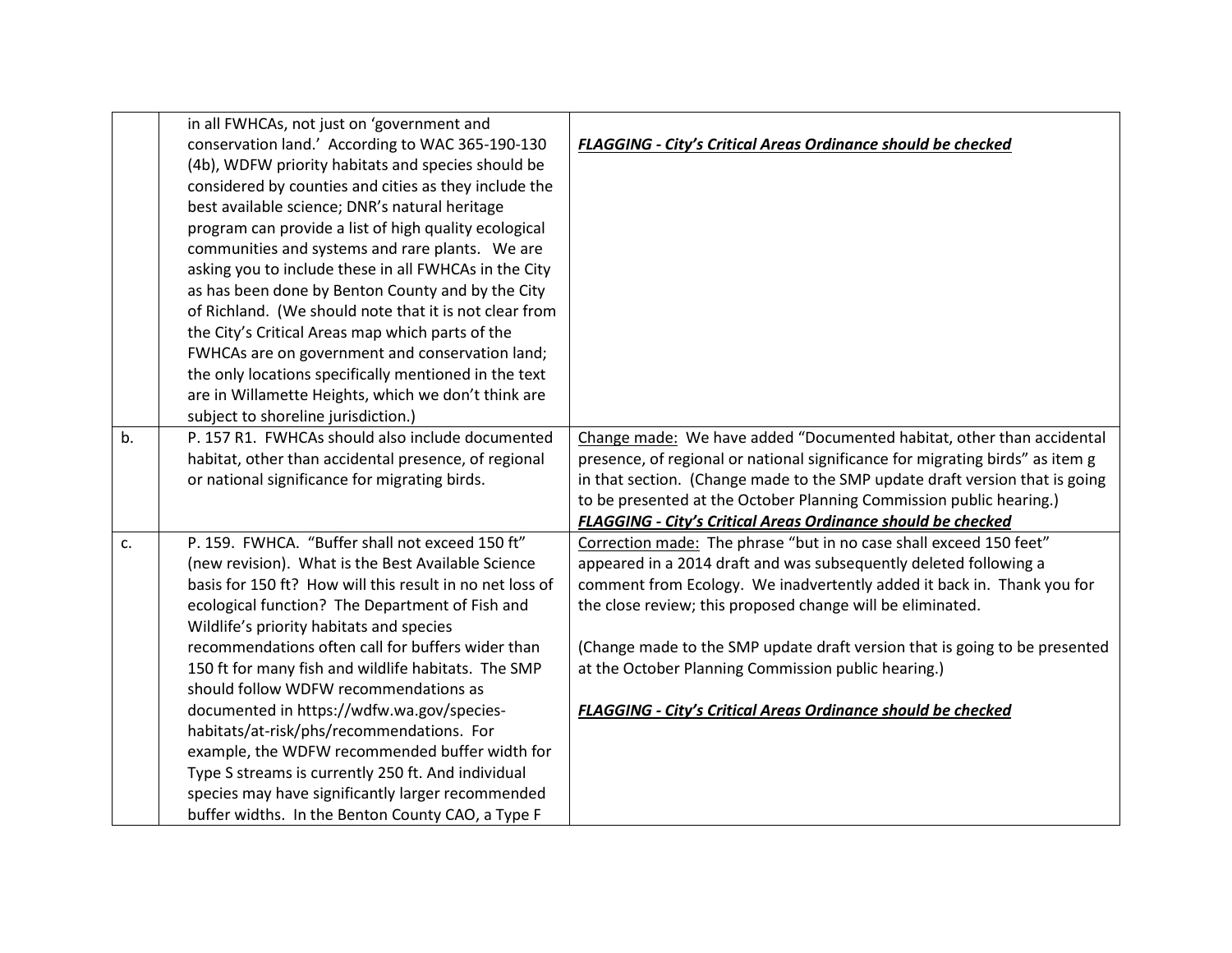|    | stream has a 200 ft FWHCA buffer width; a Type S<br>stream like the Yakima River shouldn't be less.                                                                                                                                                                                                                                                                                       |                                                                                                                                                                                                                                                                                                                                                                                                                                                                                                                                                                                                                                                                                                                                                                                                                                                                                                                                                                                                                                                                                                                                                                                    |
|----|-------------------------------------------------------------------------------------------------------------------------------------------------------------------------------------------------------------------------------------------------------------------------------------------------------------------------------------------------------------------------------------------|------------------------------------------------------------------------------------------------------------------------------------------------------------------------------------------------------------------------------------------------------------------------------------------------------------------------------------------------------------------------------------------------------------------------------------------------------------------------------------------------------------------------------------------------------------------------------------------------------------------------------------------------------------------------------------------------------------------------------------------------------------------------------------------------------------------------------------------------------------------------------------------------------------------------------------------------------------------------------------------------------------------------------------------------------------------------------------------------------------------------------------------------------------------------------------|
| d. | P. 161. FWHCA, Wildlife corridors. Again, the SMP<br>should follow WDFW recommendations as<br>documented in 'Landscape Planning for Washington's<br>Wildlife: Managing for Biodiversity in Developing<br>Area (Chap. 4, P. 3) or current version. WDFW<br>recommends widths of 150 to 1,000 ft for wildlife<br>corridors depending on the type and number of<br>species likely to use it. | It is our understanding that Ecology (who works with FWHCA) supports the<br>exiting buffers as we have established them in the SMP.                                                                                                                                                                                                                                                                                                                                                                                                                                                                                                                                                                                                                                                                                                                                                                                                                                                                                                                                                                                                                                                |
| e. | P. 158. Habitat assessment should include an<br>analysis of F&W habitat and species within 300 ft of<br>the project site to account for potentially wider<br>buffer widths.                                                                                                                                                                                                               | Change made:<br>We have made a change as follows:<br>Habitat Assessment. A habitat assessment, prepared by a qualified wildlife<br>biologist, shall be submitted for any development activity proposed on a<br>site which contains or is within: (A) 200 feet of a site or area that If the<br>City's Shoreline Administrator has reason to believe that critical fish and<br>wildlife habitat exists on or within, or (B) 300 feet of documented habitat<br>for threatened, endangered, or sensitive fish or wildlife species. - 200 feet<br>of a property proposed for any development activity, a habitat assessment<br>shall be prepared by a qualified wildlife biologist. The habitat assessment<br>shall include, at a minimum, the following: 1) An analysis and discussion of<br>critical species or habitats known or suspected to be located on or within<br>200 feet (or within 300 feet, as applicable) of the project site; 2) A site plan<br>that clearly delineates the critical fish and wildlife habitats found on or<br>within 200 feet (or within 300 feet, as applicable) of the site.<br><b>FLAGGING - City's Critical Areas Ordinance should be checked</b> |
| f. | P. 121. Definition of 'pristine shrub steppe habitat.'<br>This is too restrictive a definition for any area of<br>Benton County since there is so little shrub steppe<br>left and very little of that could be classified as<br>pristine (in fact, the County doesn't use 'pristine' in<br>talking about shrub steppe habitat in their CAO).                                              | Based on our consultations with WDFW, our definition is something they<br>concur with.                                                                                                                                                                                                                                                                                                                                                                                                                                                                                                                                                                                                                                                                                                                                                                                                                                                                                                                                                                                                                                                                                             |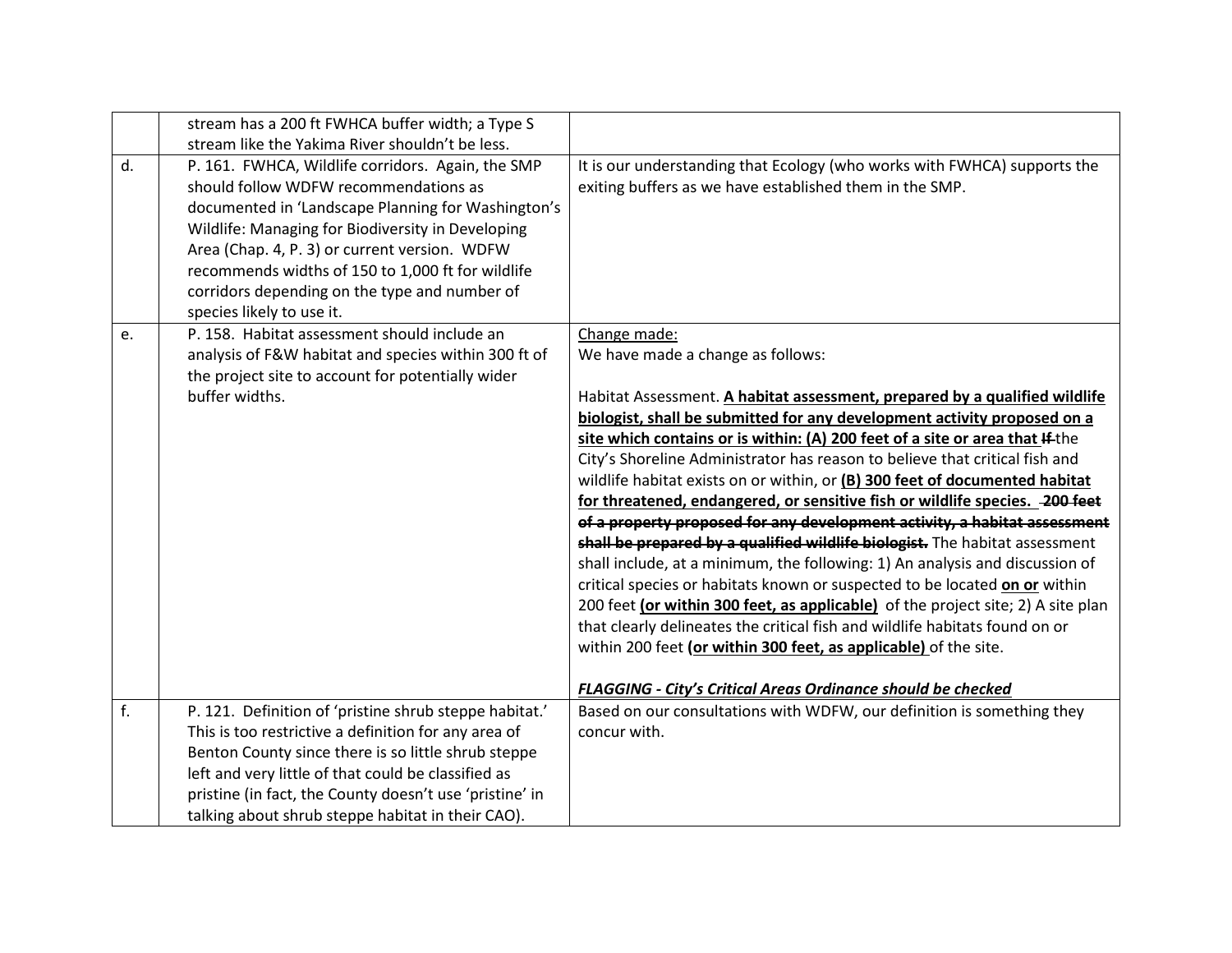|     | Connectivity of disturbed shrub steppe is also very                                                                                                                                                                                                                                                                                                                          |                                                                                                                                                                                                                                                                                                                                                                                                                                                                                                                                                                                                                                                                                                                                                                            |
|-----|------------------------------------------------------------------------------------------------------------------------------------------------------------------------------------------------------------------------------------------------------------------------------------------------------------------------------------------------------------------------------|----------------------------------------------------------------------------------------------------------------------------------------------------------------------------------------------------------------------------------------------------------------------------------------------------------------------------------------------------------------------------------------------------------------------------------------------------------------------------------------------------------------------------------------------------------------------------------------------------------------------------------------------------------------------------------------------------------------------------------------------------------------------------|
|     | important as is the connection of shrub steppe to                                                                                                                                                                                                                                                                                                                            |                                                                                                                                                                                                                                                                                                                                                                                                                                                                                                                                                                                                                                                                                                                                                                            |
|     | riparian areas. Shrub steppe should be based on                                                                                                                                                                                                                                                                                                                              |                                                                                                                                                                                                                                                                                                                                                                                                                                                                                                                                                                                                                                                                                                                                                                            |
|     | WDFW's priority habitat designations.                                                                                                                                                                                                                                                                                                                                        |                                                                                                                                                                                                                                                                                                                                                                                                                                                                                                                                                                                                                                                                                                                                                                            |
| 11. | P. 20 3b3. Critical environmental features. Please add<br>(d) Fish & wildlife habitat conservation areas; (a) should<br>also include steep slopes or geologic hazards in general).                                                                                                                                                                                           | This is for the designation criteria or the Urban Conservancy shoreline<br>environment. It says that the Urban Conservancy shoreline environment<br>designation is assigned to areas that "Possess severe development<br>limitations, due to the presence of critical environmental features including:<br>a. Erosion hazard areas; b. Wetlands; and/or c. Flood hazard areas"<br>In comparison the Shoreline Residential Environment designation is<br>assigned to areas that "do not contain significant environmental hazards or<br>sensitive areas" and the High Intensity Environment designation is assigned<br>where there are areas having "few biophysical limitations to development<br>such as floodways, floodplains, steep slopes, or landslide hazard areas" |
| 12. | P. 57. Note 2. Add - 'No net loss of ecological function<br>shall be allowed.'                                                                                                                                                                                                                                                                                               | We feel that in the greater context, your concerns are already addressed.<br>The SMP document is very clear on the standard of no net loss of ecological<br>functions, and changing the footnote would only add unnecessary<br>repetition.<br>The language in Chapter 3, Section $(F)(2)(c)$ is applicable to all shoreline<br>environment designations and states "Permitted uses shall result in no net<br>loss of ecological functions and shall not degrade other values in the<br>shoreline jurisdiction."<br>No footnote is needed, as it would be unnecessary repetition.                                                                                                                                                                                           |
| 13. | P. 38. Clearing and Grading. Please make it clear in this<br>section (as you do in section 10b, P. 50-52) that clearing<br>and grading is allowed only as part of a shoreline<br>substantial development permit or as a conditional use.<br>Given how often clearing occurs without a permit on<br>our shorelines, stating this up front might help decrease<br>the problem. | Suggestion noted.                                                                                                                                                                                                                                                                                                                                                                                                                                                                                                                                                                                                                                                                                                                                                          |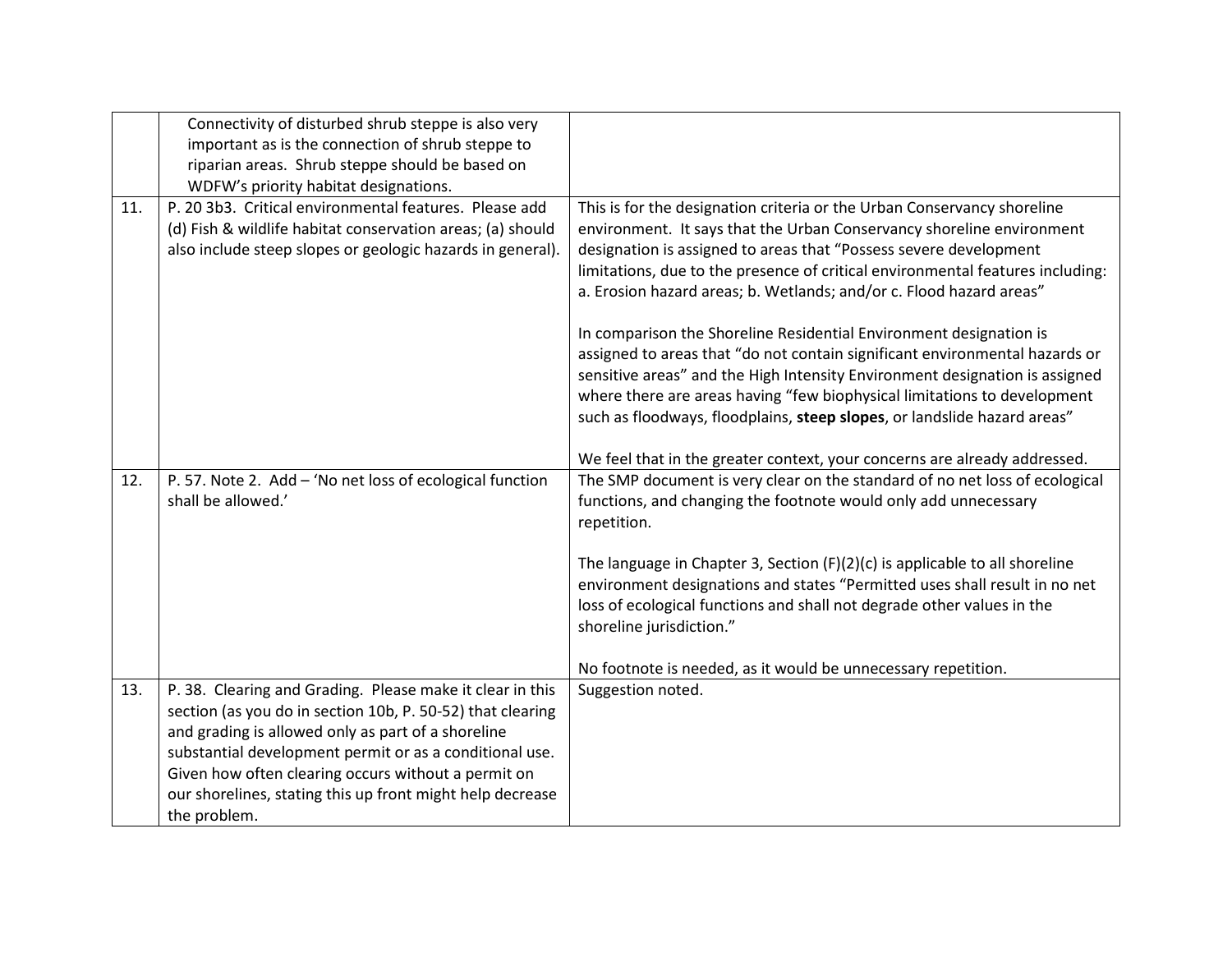| 14. | P. 68 4a. How are docks that serve fewer than 4 families   | We don't think anyone will put a dock in the Yakima River (due to flows,    |
|-----|------------------------------------------------------------|-----------------------------------------------------------------------------|
|     | regulated? Is the cumulative effect considered?            | flooding, functions) for residential purposes.                              |
| 15. | P. 93 Notice for SMP permits. Please add publication in    | The SMP specifies that notice may be made in "Any other manner deemed       |
|     | the TCH legal notices.                                     | appropriate by the director to accomplish the objectives of reasonable      |
|     |                                                            | notice to adjacent landowners and the public" and so publication in the TCH |
|     |                                                            | is not precluded.                                                           |
|     |                                                            |                                                                             |
|     |                                                            | Next, WAC 173-27-110 does not require such publication.                     |
| 16. | P. 110 BMP definition. This definition is very limited. It | The model CAO ordinance says:                                               |
|     | should include statements about agricultural and land      | "Best Management Practices (BMPs) - Conservation practices or systems of    |
|     | management activities. It should also talk about           | practices and management measures that: (a) Control soil loss and reduce    |
|     | protecting vegetation, habitats, and groundwater, as       | water quality degradation caused by high concentrations of nutrients,       |
|     | well as sustainability.                                    | animal waste, toxics, or sediment; (b) Minimize adverse impacts to surface  |
|     |                                                            | water and ground water flow and circulation patterns and to the chemical,   |
|     |                                                            | physical, and biological characteristics of wetlands; (c) Protect trees,    |
|     |                                                            | vegetation and soils designated to be retained during and following site    |
|     |                                                            | construction and use native plant species appropriate to the site for re-   |
|     |                                                            | vegetation of disturbed areas; and (d) Provide standards for proper use of  |
|     |                                                            | chemical herbicides within critical areas."                                 |
|     |                                                            | The SMP says: [STORMWATER DEFINITION]                                       |
|     |                                                            | Best Management Practices (BMPs) - BMPs are the utilization of methods,     |
|     |                                                            | techniques or products which have been demonstrated to be the most          |
|     |                                                            | effective and reliable in minimizing environmental impacts. BMPs            |
|     |                                                            | encompass a variety of behavioral, procedural, and structural measures that |
|     |                                                            | reduce the amount of contaminants in stormwater run-off and in receiving    |
|     |                                                            | waters.                                                                     |
|     |                                                            |                                                                             |
|     |                                                            | And the WRMC Chapter 18.25 does not have a definition.                      |
|     |                                                            |                                                                             |
|     |                                                            | In reading through the SMP we find that the stormwater definition fits the  |
|     |                                                            | text the best (discussion about clearing and grading, etc.) and the term is |
|     |                                                            | never used in relation to conservation / farming activities / etc.          |
|     |                                                            |                                                                             |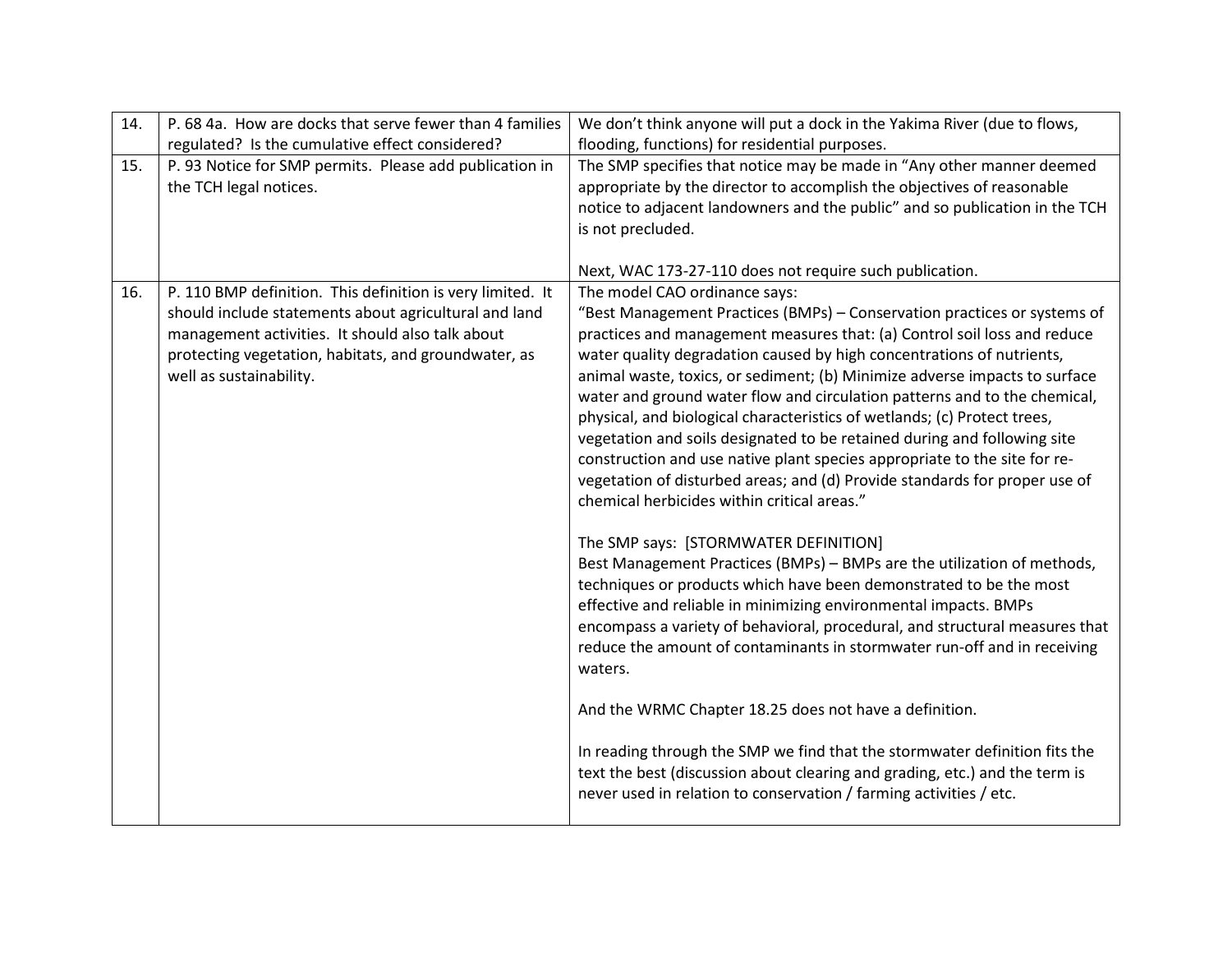| 17. | Consider adding a statement that the City strongly<br>encourages bird friendly buildings, especially in the<br>shoreline area (and critical areas). Guidelines from the<br>American Bird Conservancy are available.                                                                   | Comment noted.                                                                                                                                                                                                                                                                                                                                                                                                                                                                                                                |
|-----|---------------------------------------------------------------------------------------------------------------------------------------------------------------------------------------------------------------------------------------------------------------------------------------|-------------------------------------------------------------------------------------------------------------------------------------------------------------------------------------------------------------------------------------------------------------------------------------------------------------------------------------------------------------------------------------------------------------------------------------------------------------------------------------------------------------------------------|
| 18. | P. 170 Exception 1 (and 2). Where would an existing lot<br>be found that would meet this exception? It should be<br>clarified that an existing lot refers to a lot existing prior<br>to the 2014 SMP (or if this paragraph existed in a<br>previous SMP, then prior to that version). | There are very likely very few lots in shoreline jurisdiction that meet this<br>criterion. Perhaps there could be a location along Reach 1 where there are<br>some cliffs, as you have noted. The following section "g" prevents the<br>creation of additional lots which should eliminate the necessity to cite or<br>state specifically that "existing" lot means prior to the 2014 SMP.                                                                                                                                    |
| 19. | P. 184 DD. Paragraphs 1 & 2. It would be useful to give<br>this more 'teeth' by changing 'may' to 'shall' to maintain<br>the standard of no net loss of ecological function.                                                                                                          | (correction, this is on page 176) For the first paragraph, the Administrator<br>"may" suspend or revoke approval for various items which do not<br>necessarily meet the threshold of "no net loss of ecological function" and so<br>it appears that this is already very protective.<br>For second paragraph - it is preferred to leave "may require or perform<br>periodic monitoring" as this leaves options open for various cases and<br>instances.                                                                       |
| 20. | Appendix 3 is mentioned but we haven't been able to<br>find it. Is it on the City's website?                                                                                                                                                                                          | Change made:<br>There is no appendix 3 and we have removed the reference (page 7).                                                                                                                                                                                                                                                                                                                                                                                                                                            |
|     | From the Confederated Tribes of the Umatilla Indian Reservation (CTUIP) - 9/11/2020                                                                                                                                                                                                   |                                                                                                                                                                                                                                                                                                                                                                                                                                                                                                                               |
| 21. | The CTUIR would like the Shoreline Master Plan to<br>specifically reference and include more information<br>about tribal First Foods and the habitats those foods<br>rely upon.                                                                                                       | Comment noted.                                                                                                                                                                                                                                                                                                                                                                                                                                                                                                                |
| 22. | The CTUIR would like the wapato (sagittaria latifolia)<br>and dogbane hemp (Apocynum cannabinum) site I<br>showed you on September 9, 2020 be included as a<br>preservation area in the Plan.                                                                                         | Change made:<br>We added "Private, noncommercial activities that do not include<br>development (such as the harvesting of naturally occurring plants including<br>the wapato -Sagittaria latifolia and dogbane hemp - Apocynum cannabinum<br>by Confederated Tribes of the Umatilla Indian Reservation members) are<br>not considered aquaculture in this SMP and as such are not subject to these<br>policies." To Chapter 5, Section D, Subsection 3(a), and we made similar<br>changes to the definition of "Aquaculture." |